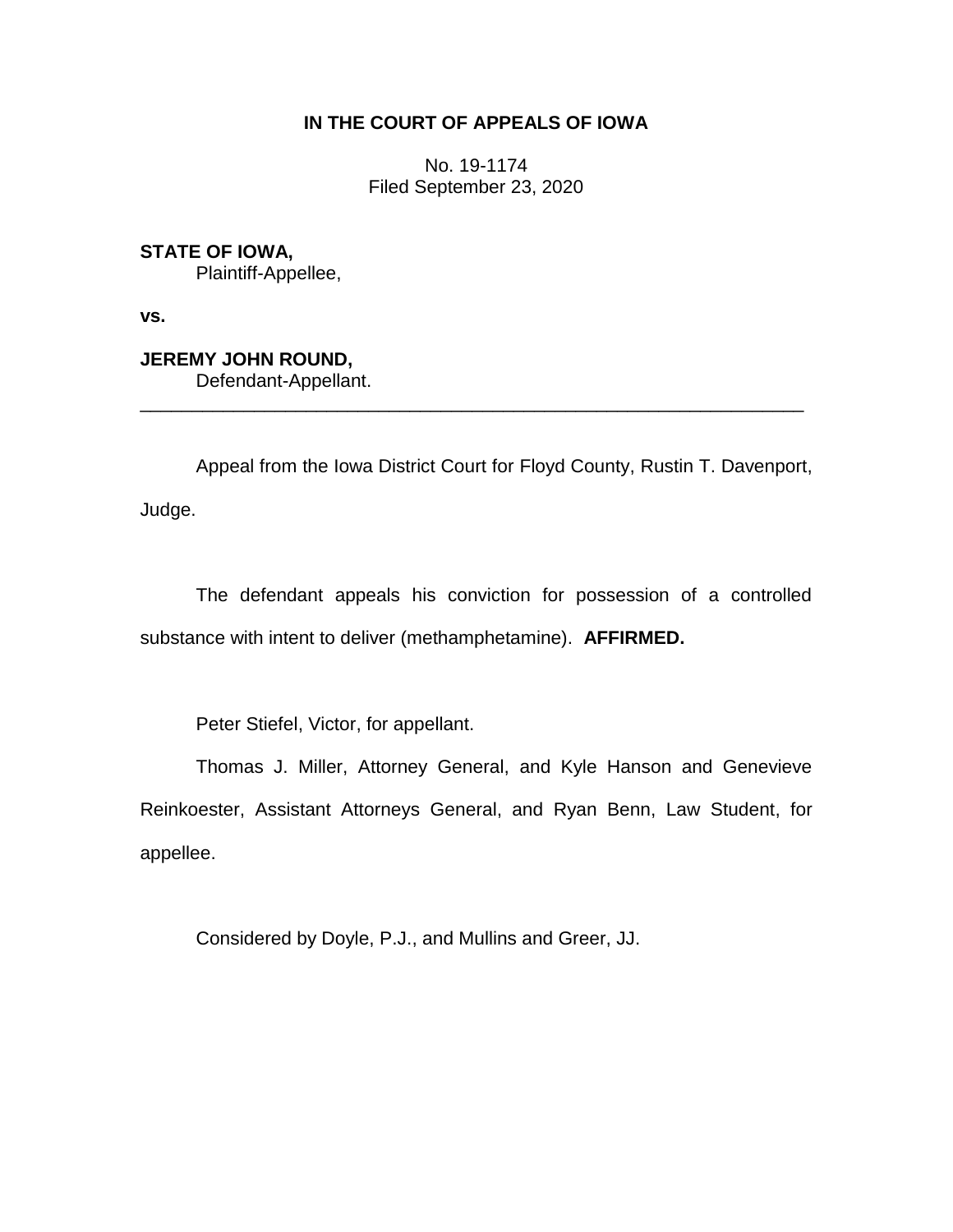### **GREER, Judge.**

A jury convicted Jeremy Round of possession of a controlled substance with intent to deliver (methamphetamine), in violation of Iowa Code sections 124.40(1)(b)(7) and 124.413 (2018). Round appeals his conviction on two grounds: (1) that the court erred in denying his motion for judgment of acquittal, and (2) that the court abused its discretion in denying his motion for a new trial based on the weight of the evidence.

#### **I. Background Facts and Proceedings**

In May 2018, Round was stopped in a vehicle at a convenience store in Charles City, Iowa. Shortly after, Lieutenant Bradley Worrall of the Charles City Police Department arrived on the scene in response to a dispatch call regarding the validity of Round's driver's license. Lieutenant Worrall observed Round sitting in the driver's side of the vehicle and a female, later identified as Stacey Otten, exited the convenience store and entered the Jeep on the front passenger side.

Lieutenant Worrall approached the Jeep and questioned Round about the ownership of the vehicle and whether Round had registration or proof of insurance. Round confirmed his ownership of the Jeep to the officer. But he did not have registration or proof of insurance because it was registered in his wife's name as he could not register a vehicle in Iowa. Lieutenant Worrall testified Round appeared "irritated" because he did not have the registration or proof of insurance. He also testified Otten appeared "extremely nervous," "she was sweating," and she became agitated when he approached the Jeep. In the midst of this conversation, Otten exited the Jeep and left the scene, taking the keys to the Jeep with her. Round was eventually arrested, and the Jeep was towed and impounded.

2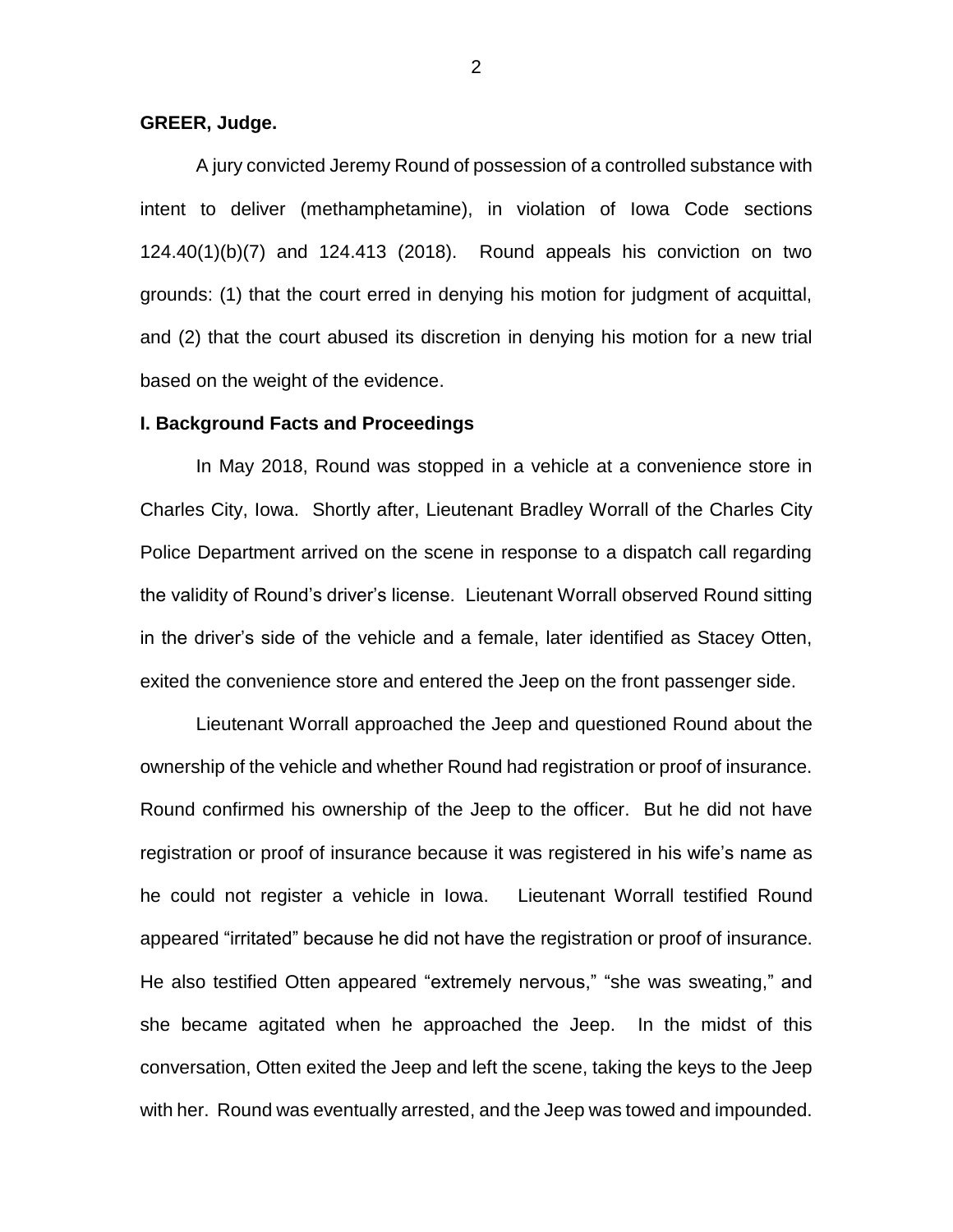After a search warrant was obtained, several officers searched the Jeep. Lieutenant Worrall searched the rear cargo compartment and rear seats and found them "completely full of clothing, men's clothing, laundry basket, work items, tools, [and] other miscellaneous tools." Lieutenant Worrall testified he believed the items seized from the rear compartment of the Jeep belonged to Round, "There were tools, jacks, men's boots, men's pants, men's shirts. There were several items that were men's clothing consistent with the size that Mr. Round is."

While searching the rear cargo compartment, Lieutenant Worrall found a magnetic key holder on the rear hatch hidden between some weather stripping and the frame of the Jeep. Lieutenant Worrall testified that the magnetized key holder was "underneath the hood of the hatch but above the weather strip . . . it could not be accessed from outside or inside. It could only have been accessed when [the hatch] was open." Lieutenant Worrall opened the key holder and found a baggie containing 6.81 grams of methamphetamine. Lieutenant Worrall stated that, in his experience, the placement of the magnetic key holder was consistent with a "high hide," meaning it was high enough above the ground that a drug sniffing canine would have trouble finding it. The search of the rear cargo area also yielded two digital scales. At Round's trial, Lieutenant Worrall testified the plastic baggies, digital scales, and the amount of methamphetamine found pointed to a person dealing methamphetamine.

Officer Dario Gamino was in charge of searching the front passenger area where Otten sat, where he found a woman's purse on the floorboard of the front passenger seat containing various items consistent with methamphetamine use. During that search, Officer Gamino also found an eyeglass container underneath

3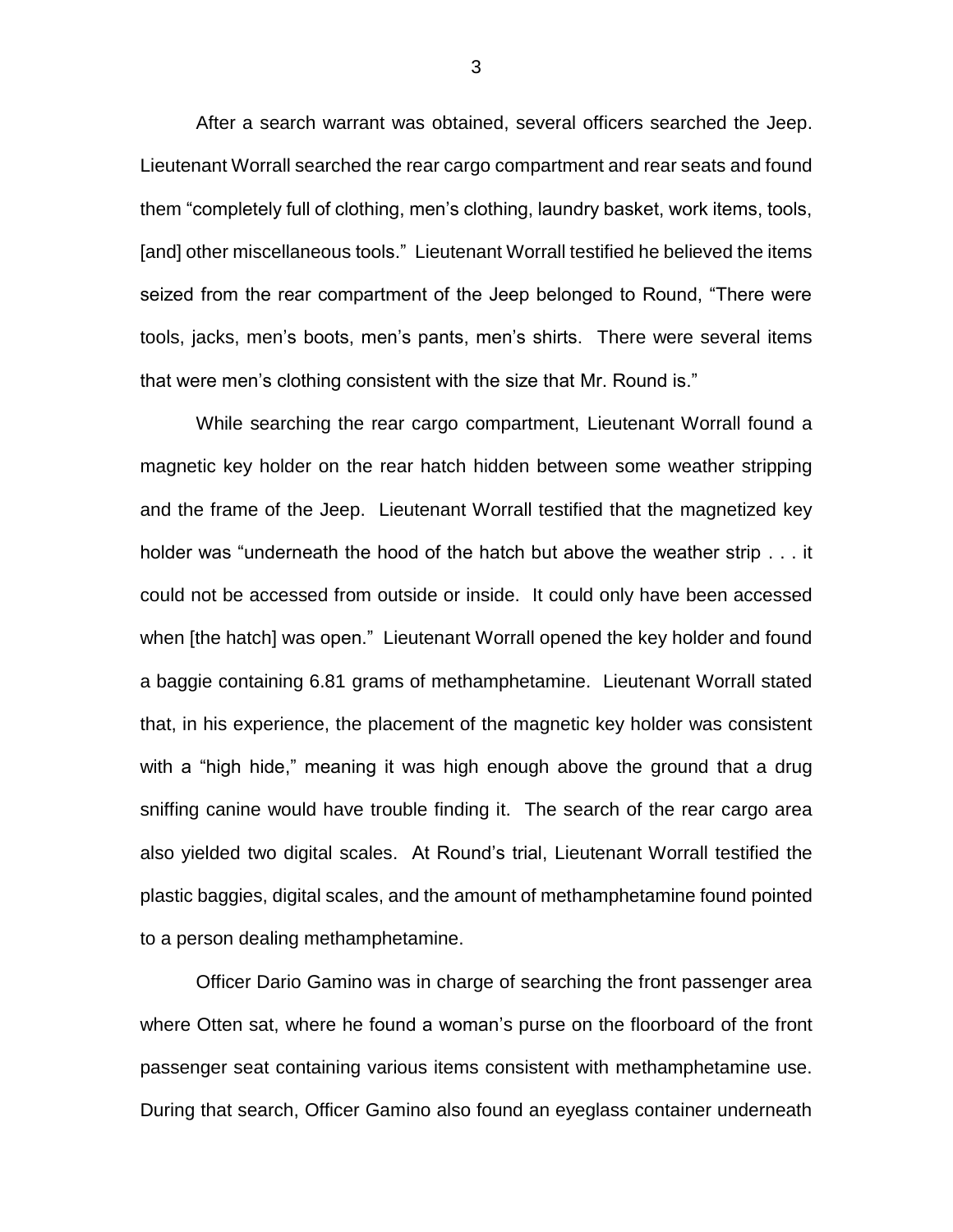the front passenger seat that contained a used pipe with white residue. Lastly, Officer Gamino found a small black bag with a "Disney Cars" emblem under the front passenger seat. The "Cars" bag contained various items, including: two plastic bags containing a combined 42.62 grams of methamphetamine, a clear plastic baggie filled with smaller plastic baggies, a small digital scale, and a syringe. At Round's trial, Officer Gamino testified that the methamphetamine, digital scales, and baggies fit with a person dealing methamphetamine.

After the State presented these findings in its case, Round moved for a judgment of acquittal, arguing that the State had "not proved all elements of this charge at this time and has not created a question for the jury." Specifically, Round claimed the State had not proved beyond a reasonable doubt that he knowingly possessed methamphetamine because it provided no information that he knew of or possessed any of the items found in the Jeep. Similarly, Round argued the State had not proved he had the intent to deliver methamphetamine.

In Round's view, the State's evidence linked Otten to the methamphetamine, scales, and baggies found in the search. Round also asserted that the only scant evidence that pointed to him was the fact that he was driving the car. But, the court denied Round's motion, stating, "[T]he Government's case does contain sufficient evidence supporting each of the elements. The court's looking at the record drawing all reasonable inferences that support a verdict of guilty."

On day two of the trial, Round's wife, Angela, testified as a witness for the defense. Angela confirmed she owned the Jeep; it was registered in her name and the car insurance was in her name. However, her husband had been driving

4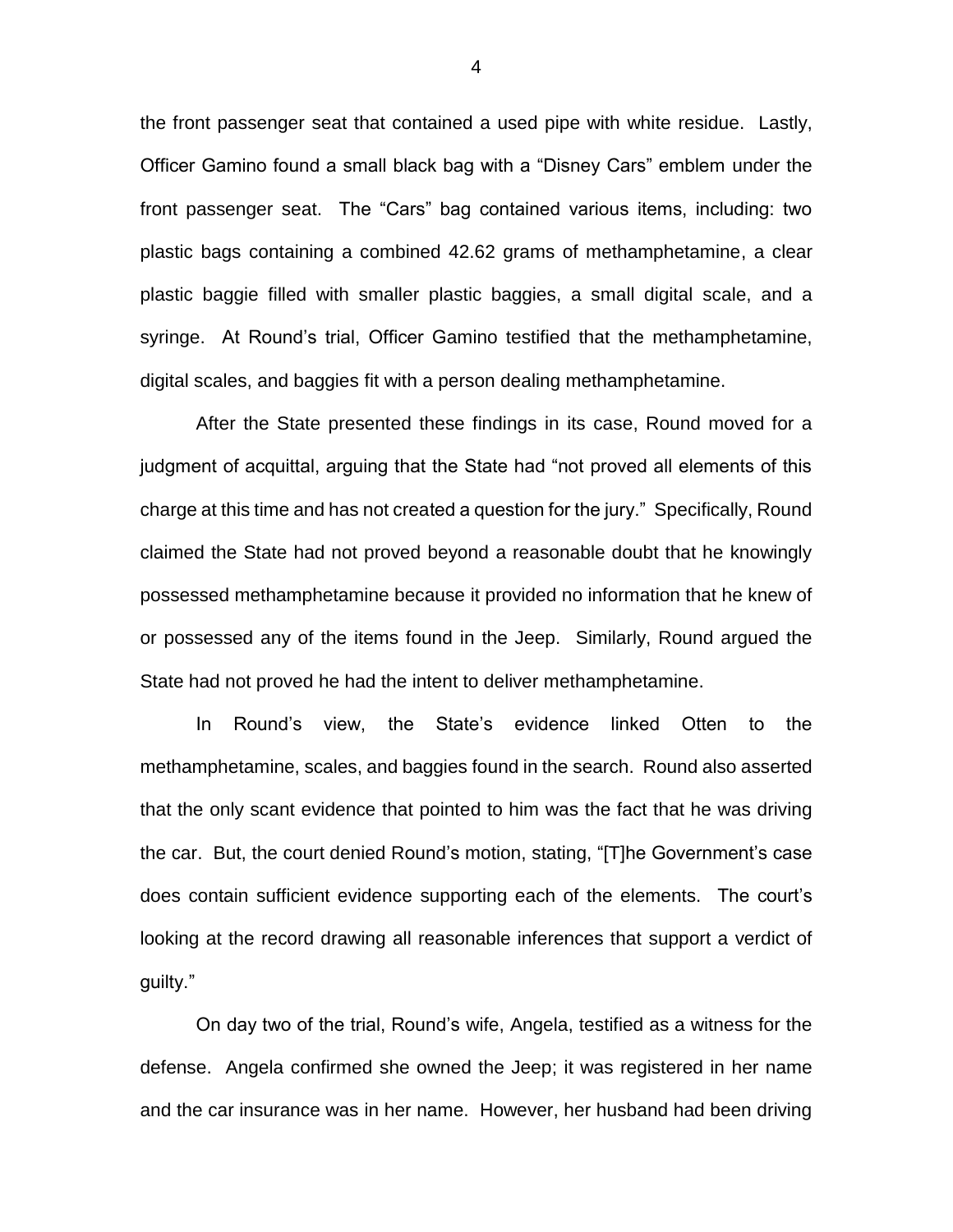the jeep for "probably a two-week period" before his arrest. A few weeks after the Jeep was impounded and searched, police returned several items from the Jeep to Angela, including men's and women's clothing. She testified that none of the items returned were hers or her husband's and all the clothing items were not her husband's size. Further, she testified she did not recognize the "Cars" bag, she had never seen Round with the bag, and the bag did not belong to any of their children. Angela also stated she had never seen the magnetic key holder that was found hidden in the rear hatch of the Jeep. Without giving specifics, she testified that she had personally seen people other than herself and Round driving the Jeep, including Otten, in the weeks before Round's arrest.

At the close of Angela's testimony, Round renewed his motion for judgment of acquittal on the same grounds as his first motion. The court denied Round's renewed motion on the same grounds as the first.

The State conceded in its closing argument that "there is no proof of actual possession in this case. . . . The State has not proven that the defendant, Jeremy Round, had methamphetamine upon his person." Thus, the State asked the jury to convict Round on a theory of constructive possession.<sup>1</sup> The State also acknowledged that "a person's mere presence at a place where a thing is found or proximity to the thing is not enough to support a conclusion that the person

 $\overline{a}$ 

 $1$  As to possession, the jury was instructed, in part:

A person who, although not in actual possession, has both the power and the intention at a given time to exercise dominion or control over a thing, either directly or through another person or persons, is in constructive possession of it. A person's mere presence at a place where a thing is found or proximity to the thing is not enough to support a conclusion that the person possessed the thing.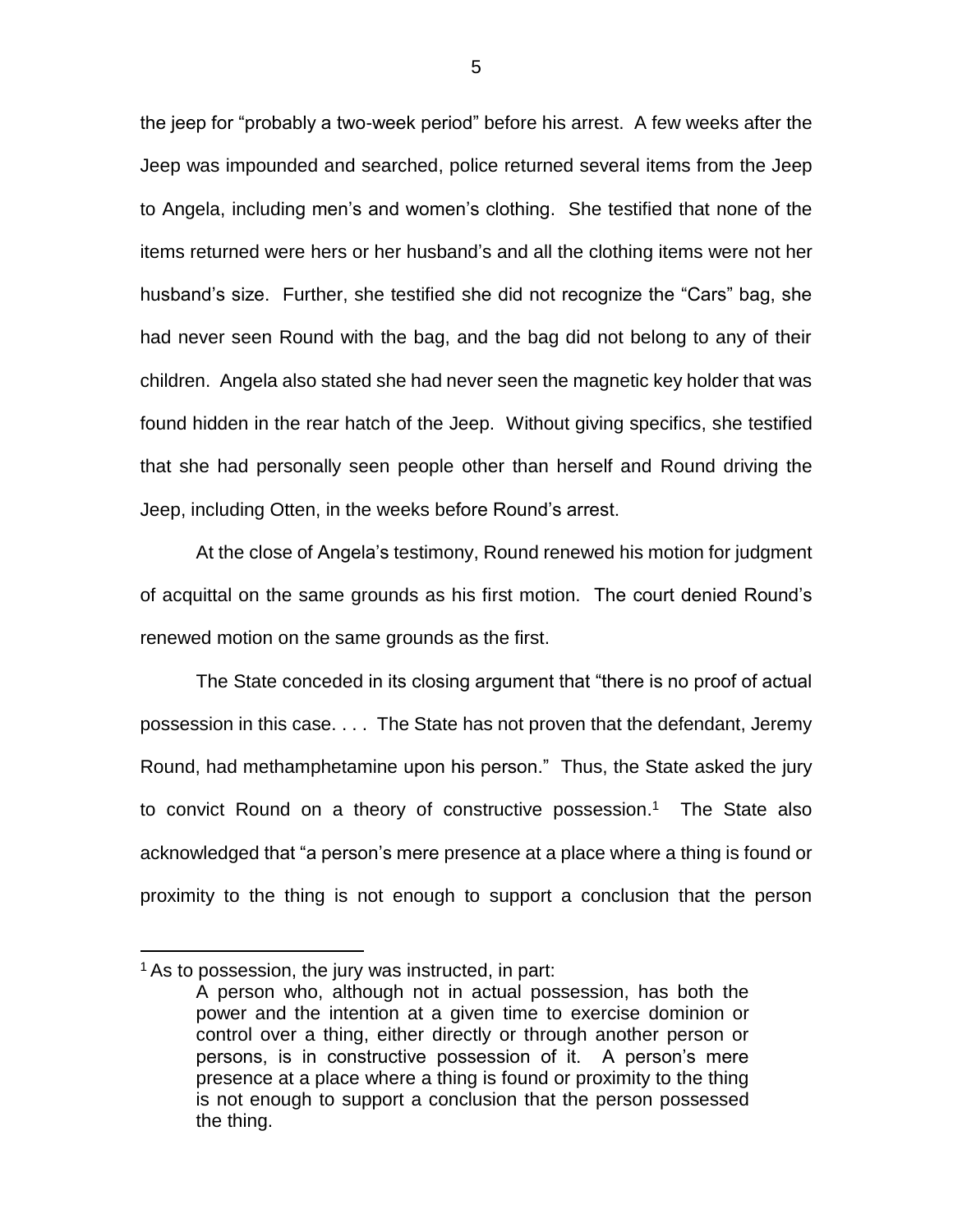possessed the thing." Still the State maintained there was considerable circumstantial evidence showing that Round knowingly possessed the methamphetamine with intent to deliver.

Ultimately, the jury found Round guilty of possession with intent to deliver methamphetamine. Following his conviction, Round moved for a new trial on the grounds that the verdict was contrary to the weight of the evidence. Round's motion was denied.

Round now appeals on two grounds, asserting (1) there was insufficient evidence to support his conviction for possession of methamphetamine with intent to deliver, and (2) the court abused its discretion in denying his motion for a new trial when it concluded that the verdict was not contrary to the weight of the evidence.

#### **II. Scope/Standard of Review**

"We review challenges to the sufficiency of the evidence for correction of errors at law." *State v. Albright*, 925 N.W.2d 144, 150 (Iowa 2019). "In reviewing challenges to the sufficiency of evidence supporting a guilty verdict, courts consider all of the record evidence viewed in the light most favorable to the State, including all reasonable inferences that may be fairly drawn from the evidence." *State v. Reed*, 875 N.W.2d 693, 704 (Iowa 2016) (citation omitted). "A jury verdict finding of guilt will not be disturbed if there is substantial evidence to support the finding." *State v. Robinson*, 859 N.W.2d 464, 467 (Iowa 2015). Evidence is substantial if it would "convince a rational trier of fact that the defendant is guilty beyond a reasonable doubt." *Id.* (citation omitted).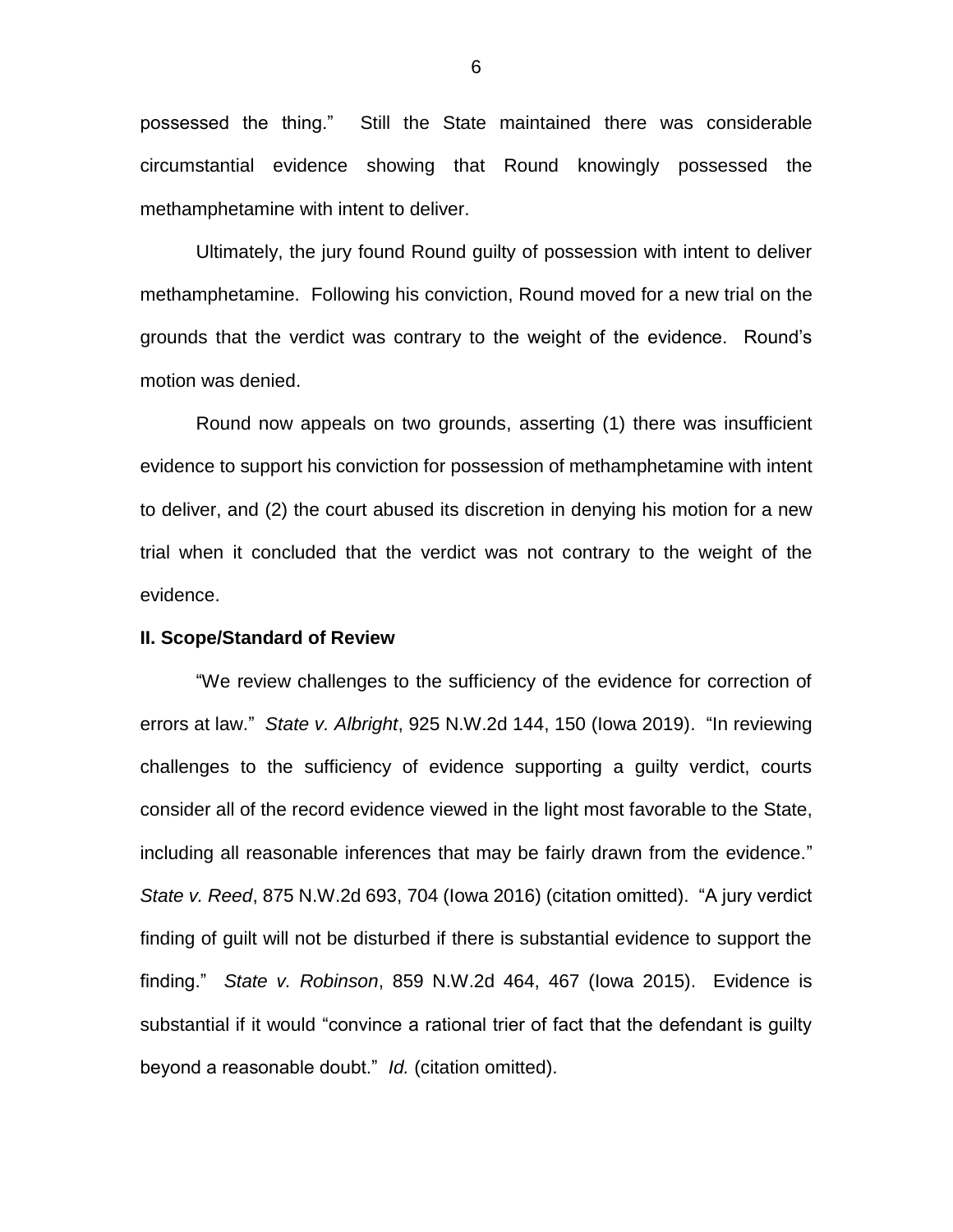We review a district court's denial of a motion for new trial for abuse of discretion. *State v. Reeves*, 670 N.W.2d 199, 202 (Iowa 2003). "Trial courts have broad discretion in passing on motions for new trial." *State v. Atley*, 564 N.W.2d 817, 821 (Iowa 1997). Abuse of discretion occurs when the district court "exercised its discretion on grounds or for reasons clearly untenable or to an extent clearly unreasonable." *Id.* (citation omitted). "On a weight-of-the-evidence claim, appellate review is limited to a review of the exercise of discretion by the trial court, not of the underlying question of whether the verdict is against the weight of the evidence." *Reeves*, 670 N.W.2d at 203.

#### **III. Analysis**

Round first claims there was insufficient evidence to find that (1) he possessed methamphetamine and (2) he had the intent to distribute.

A. *Is there sufficient evidence Round possessed methamphetamine?*

The State conceded at trial that Round was not in actual possession of the methamphetamine found during the search of the Jeep and relied on a theory of constructive possession. "Constructive possession exists when the evidence shows the defendant has knowledge of the presence of the controlled substance and has the authority or right to maintain control of it." *Reed*, 875 N.W.2d at 706 (quoting *State v. Maxwell*, 743 N.W.2d 185, 193 (Iowa 2008)).

Round was not the legal owner of the Jeep and Otten was in the passenger seat at the time of the stop. Round's wife testified that other people sometimes drove the Jeep, although there was no other evidence offered to support her testimony. We will not recognize an inference creating a rebuttable presumption of possession involving vehicles when it has been established that multiple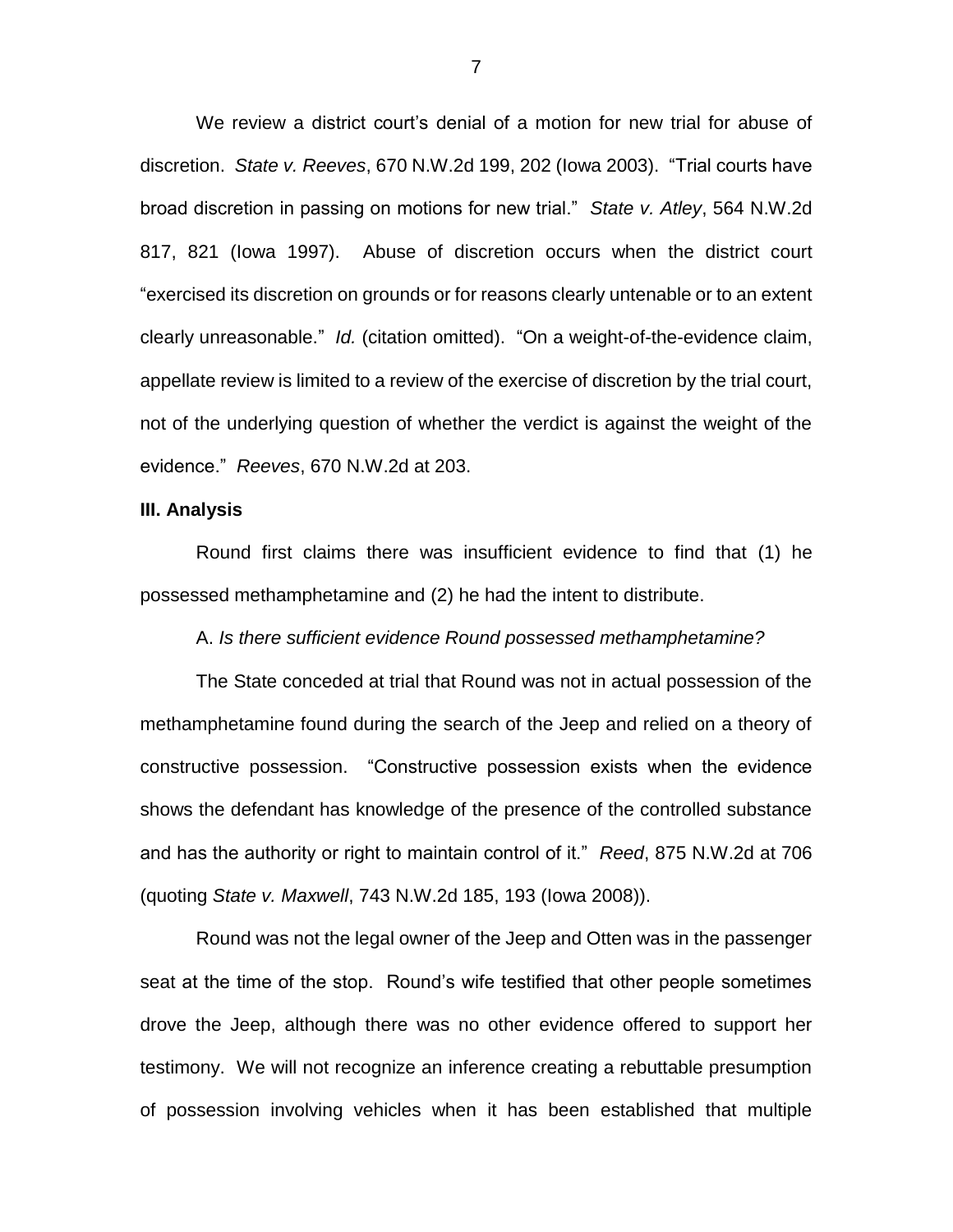individuals had equal access to the vehicle. *See State v. Kemp*, 688 N.W.2d 785,

788 (Iowa 2004). "However, a determination of constructive possession still

requires we draw some inferences based on the facts of the case." *State v. Dewitt*,

811 N.W.2d 460, 475 (Iowa 2012).

Factors guiding our inquiry include:

(1) incriminating statements made by the person; (2) incriminating actions of the person upon the police's discovery of a controlled substance among or near the person's personal belongings; (3) the person's fingerprints on the packages containing the controlled substance; and (4) any other circumstances linking the person to the controlled substance.

*Maxwell*, 743 N.W.2d at 194.

Additionally, in a motor-vehicle case, a court may also consider these factors: (1) was the contraband in plain view, (2) was it with the defendant's personal effects, (3) was it found on the same side of the car seat or next to the defendant, (4) was the defendant the owner of the vehicle, and (5) was there suspicious activity by the defendant.

*Kemp*, 688 N.W.2d at 789.

All the factors listed merely act as a guide in determining whether constructive possession has been established. *Id.* "Even if some of these facts are present, we are still required to determine whether all of the facts and circumstances . . . allow a reasonable inference that the defendant knew of the drug's presence and had control and dominion over the contraband." *State v. Cashen*, 666 N.W.2d 566, 571 (Iowa 2003). Lastly, a defendant's mere proximity to contraband cannot support a finding of constructive possession. *Reed*, 875 N.W.2d at 693. .

So, there were competing facts for the jury to weigh. *See State v. Sanford*, 814 N.W.2d 611, 615 (Iowa 2012) ("Inherent in our standard of review of jury verdicts in criminal cases is the recognition that the jury [is] free to reject certain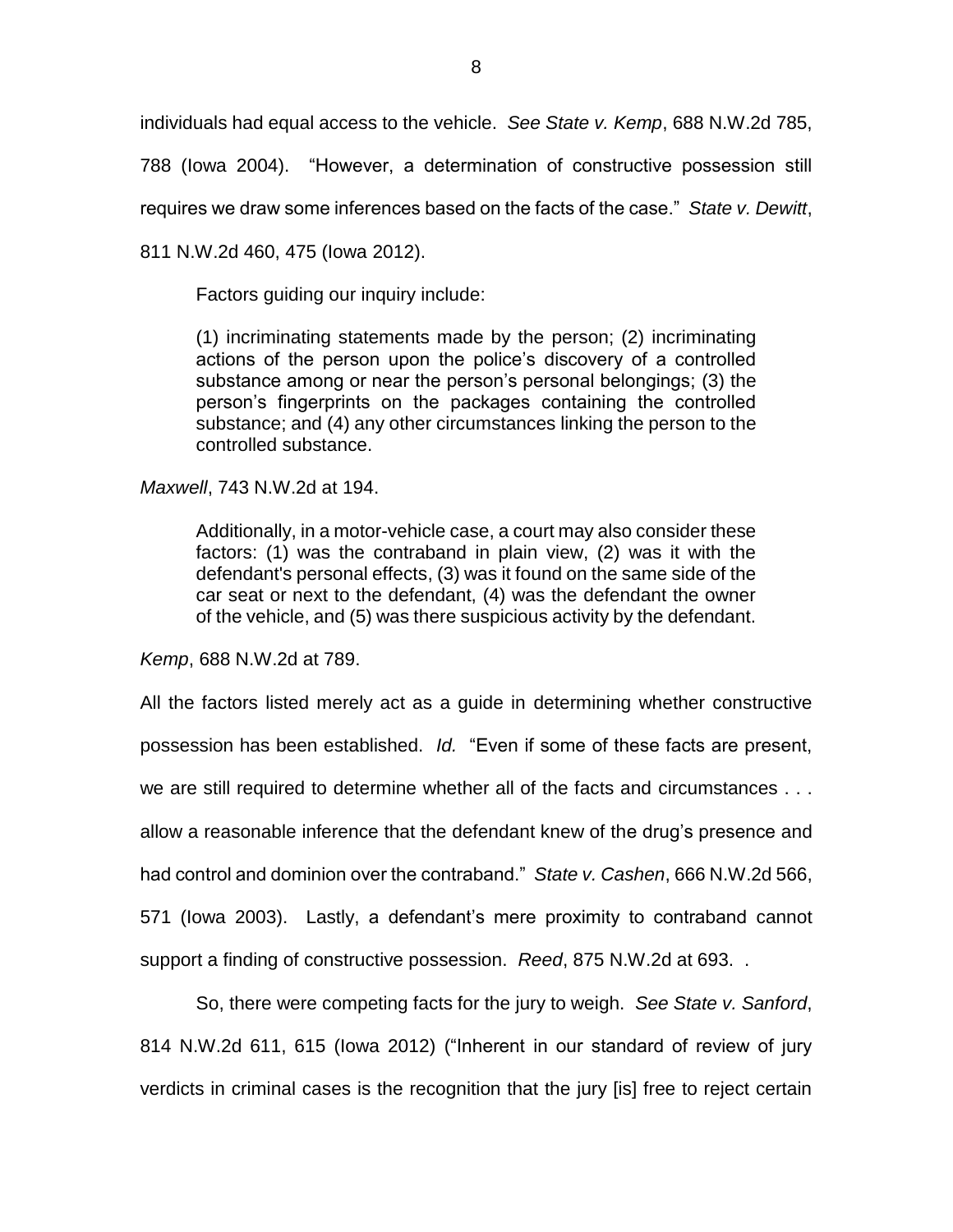evidence, and credit other evidence." (alteration in original) (citation omitted)). The strongest evidence linking Round to the methamphetamine was his wife's testimony that he had been driving the Jeep for roughly two weeks before his arrest. Although Round was not the owner of the Jeep, he first told the police the Jeep was his. His control of the Jeep in the two weeks before the arrest supports an inference that he was aware of the presence of nearly fifty grams of methamphetamine, three digital scales, and plastic baggies in the vehicle. And while Round's wife testified that other people, including Otten, had recently driven the Jeep, no other evidence corroborated her claims to specifically dispute Round's exclusive control in that two-week period.

In addition, the two digital scales found among Round's personal belongings in the rear cargo compartment of the Jeep also link him to the methamphetamine and other contraband. Round told Lieutenant Worrall that he had all his tools in the vehicle, and the rear seats and cargo compartment was cluttered with tools, work boots, men's clothing, and various other items. The two scales in the rear cargo area were found after all these items were removed. There was conflicting testimony from Lieutenant Worrall and Round's wife about whether the clothing found in the Jeep was Round's size. Still, viewing the evidence in the light most favorable to the State, the jury could reasonably find Round constructively possessed the items in the vehicle. *See State v. Neitzel*, 801 N.W.2d 612, 624 (Iowa Ct. App. 2011) (finding sufficient evidence supports the defendant's conviction where he claimed there was contradictory evidence because "the credibility of witnesses is for the factfinder to decide except in rare circumstances where the testimony is absurd, impossible, or self-contradictory"). Further,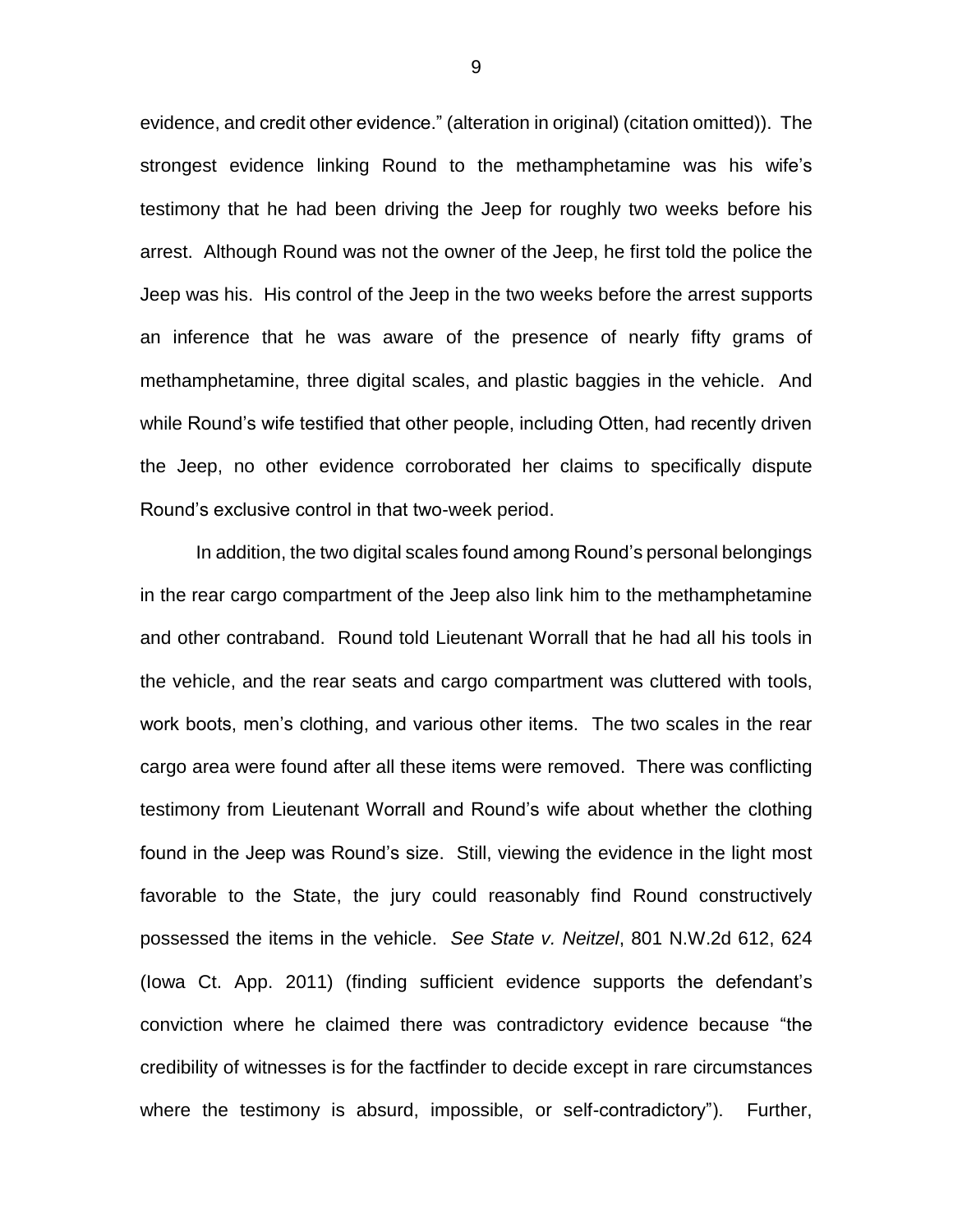because Round stated that the vehicle was his and he had been driving it for at least two weeks, it is fair to assume that at least some of the items found during the search belonged to Round.

The location of the magnetized key holder containing 6.81 grams of methamphetamine also points to Round. Lieutenant Worrall testified that the key holder, which was hidden in the rear hatch of the Jeep, could not be accessed from inside or outside the Jeep unless the hatch was open. The jury could infer only a regular driver like Round would know to hide the key holder in such a specific location. And because the rear compartment of the Jeep contained items belonging to Round, and the key holder could not be accessed without opening the hatch, the jury could infer Round was aware of and had access to the key holder hidden in the hatch of the Jeep.

We acknowledge Round's connection to the other drugs and contraband found during the search is more tenuous. But even setting aside the drugs and contraband found in the "Cars" bag, there was sufficient evidence to support the jury's finding that Round possessed at least five grams of methamphetamine. The digital scales were found among Round's tools and other items in the rear compartment, and police found the magnetic key holder containing 6.81 grams of methamphetamine in a spot that could only be accessed when the hatch was open. No evidence linked Otten to the scales and magnetic key holder in the rear compartment and hatch of the jeep.

In sum, viewing the evidence in the light most favorable to the State, sufficient evidence supports that Round possessed over five grams of methamphetamine.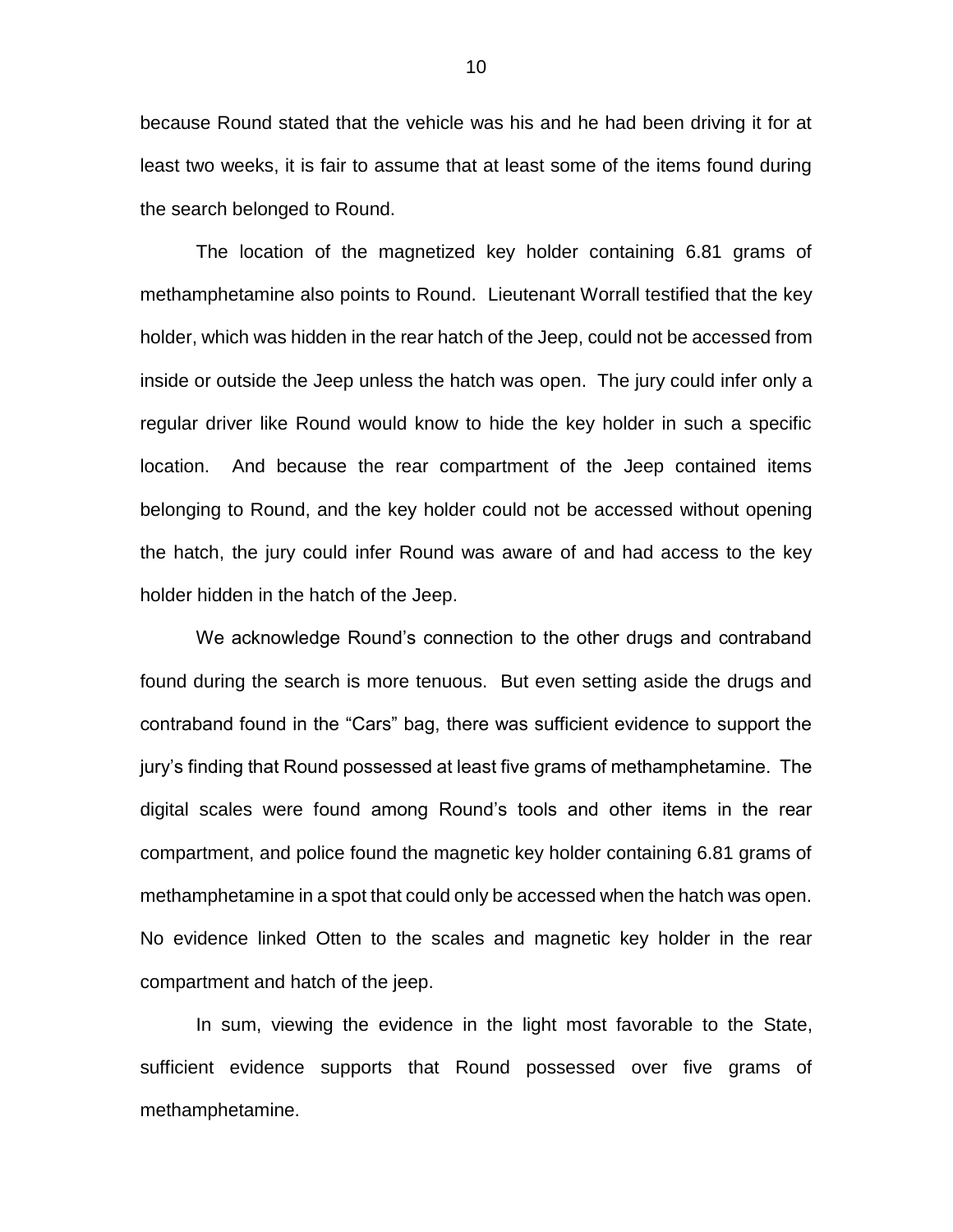*B. Is there sufficient evidence Round possessed methamphetamine with intent to deliver?*

"Because it is difficult to prove intent by direct evidence, proof of intent usually consists of circumstantial evidence and the inferences that can be drawn from that evidence." *State v. Adams*, 554 N.W. 2d 686, 692 (Iowa 1996). Intent to deliver a controlled substance "may be inferred from the manner of packaging drugs, from large amounts of unexplained cash, as well as from the quantity of drugs." *Id.* (citations omitted)."We have also recognized that in controlledsubstance prosecutions opinion testimony of law enforcement personnel experienced in the area of buying and selling drugs may be offered as evidence for purposes of aiding the trier of fact in determining intent." *State v. Grant*, 722 N.W. 2d 645, 648 (Iowa 2006).

The items discovered during the search of the Jeep constitutes ample evidence supporting the jury's verdict that Round had the intent to deliver methamphetamine. In *Grant*, the court found that 5.38 grams of methamphetamine was a substantial quantity, despite the defendant's contention that 5.38 grams was not inconsistent with personal use. 722 N.W. at 648. Here, nearly seven grams of methamphetamine were found in the magnetic key holder, an amount consistent with an intent to deliver. Lieutenant Worrell testified, "My training and experience would lend me to believe that people that are in the drug trafficking business are very ingenious about where they place their narcotics." He also testified that the placement of the key holder fit with a "high hide" where a drug sniffing dog would be less likely to detect the drugs.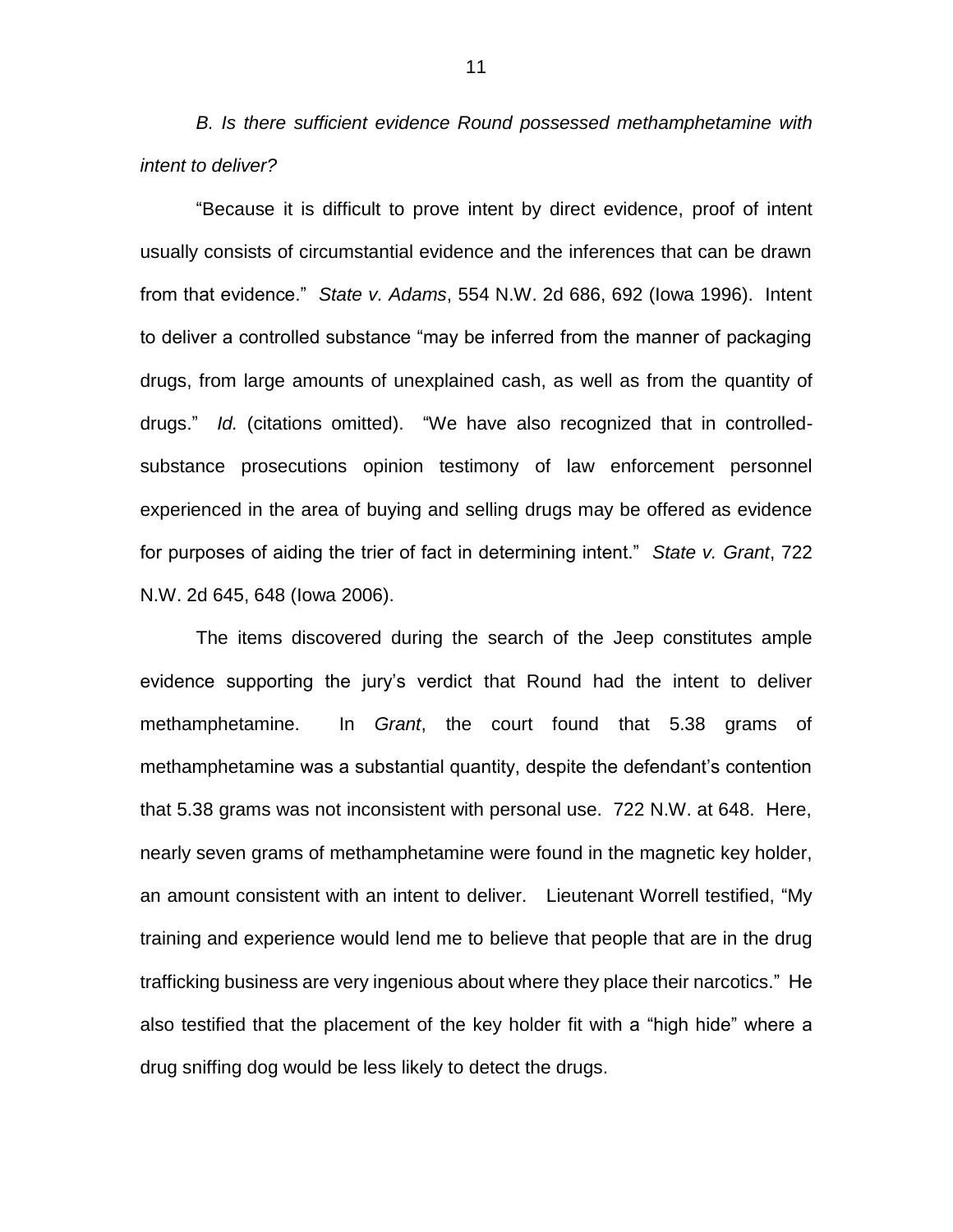The three digital scales and the plastic baggies found during the search of the Jeep reflected an intent to deliver methamphetamine. Lieutenant Worrall testified that "normally a person . . . with three scales is not utilizing that for personal use." Lieutenant Worrall also testified, "There were multiple small baggies that are extremely consistent with the repackaging and individual sale and use of methamphetamine." Officer Gamino similarly testified that the narcotics, digital scales, and small baggies aligned with a person possessing methamphetamine with intent to deliver. Viewing the evidence in the light most favorable to the State, we find that there was sufficient evidence to support the jury's verdict that Round possessed more than five grams of methamphetamine with an intent to deliver.

# *C. Did the court abuse its discretion in finding the jury's verdict was not contrary to the weight of the evidence?*

"Iowa Rule of Criminal Procedure 2.24(2)(b)(6) permits a district court to grant a new trial when the verdict is contrary to law or evidence." *State v. Ary*, 877 N.W.2d 686, 706 (Iowa 2016). "A verdict is contrary to the weight of the evidence only when 'a greater amount of credible evidence supports one side of an issue or cause than the other.'" *Id.* (citation omitted). The analysis is broader than the sufficiency-of-the-evidence analysis "in that it involves questions of credibility and refers to a determination that more credible evidence supports one side than the other." *State v. Nitcher*, 720 N.W.2d 547, 559 (Iowa 2006). Yet it is "also more stringent than the sufficiency of the evidence standard in that it allows the court to grant a motion for new trial only if more evidence supports the alternative verdict as opposed to the verdict rendered." *Ary*, 877 N.W.2d at 706. "[A] district court